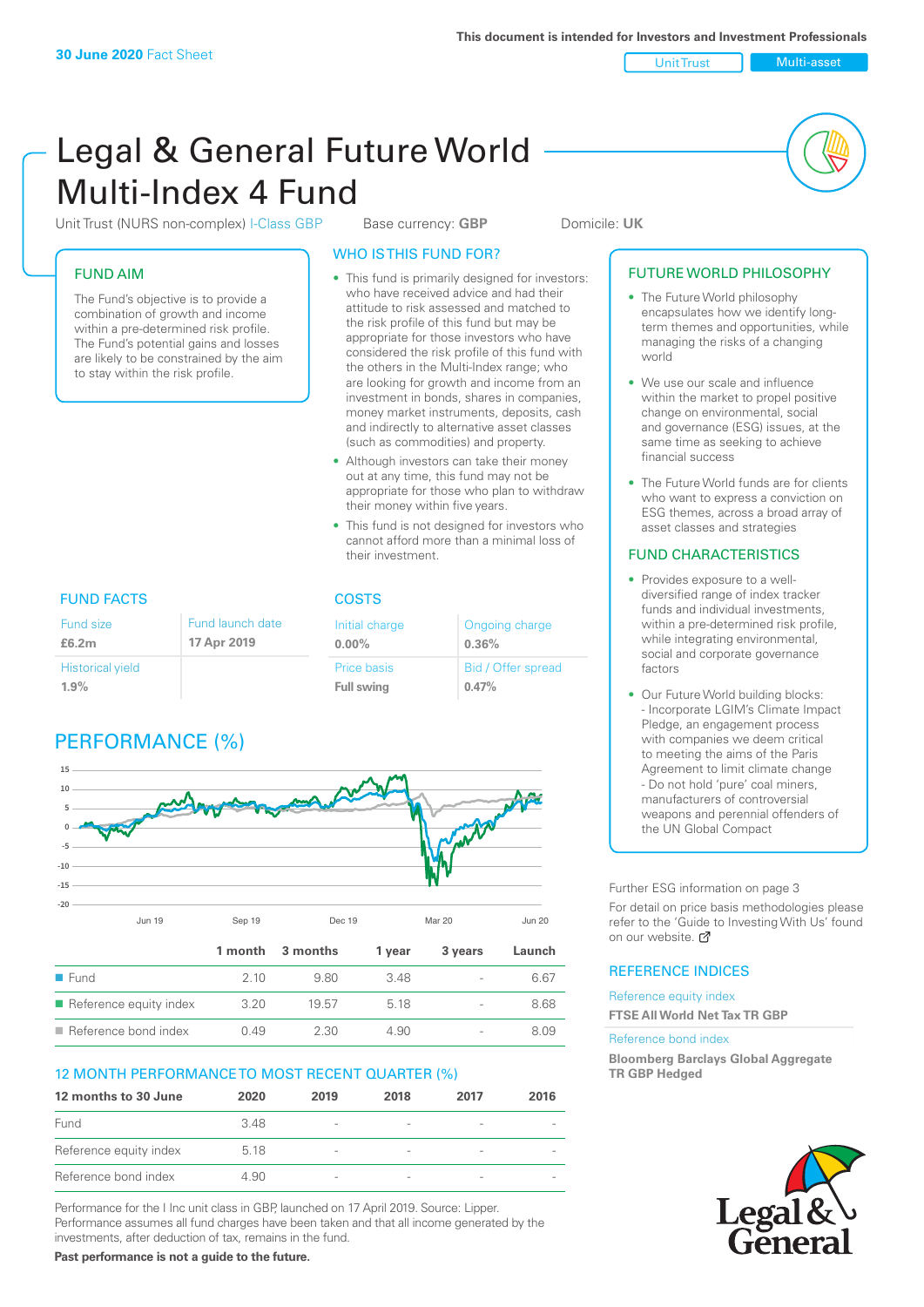# Legal & General Future World Multi-Index 4 Fund

Unit Trust (NURS non-complex) I-Class GBP

# PORTFOLIO BREAKDOWN

All data source LGIM unless otherwise stated. Totals may not sum due to rounding.





#### FUND MANAGERS

The fund managers have responsibility for managing the multi-index fund range. They are part of the Multi-Asset Funds (MAF) team in LGIM. This team focuses on designing and managing multi-asset funds that are tailored to match the specific objectives of various client types. The team sits within a wider Asset Allocation team which combines both depth of experience with a broad range of expertise from different fields, including fund management, investment consulting and risk management roles.

# TOP 10 HOLDINGS (%)

| L&G Future World Global Credit Fund                |      |
|----------------------------------------------------|------|
| L&G Future World ESG Developed Fund                | 15.4 |
| L&G Short Dated Sterling Corporate Bond Index Fund | 13.4 |
| L&G Future World ESG UK Fund                       | 8.1  |
| L&G Global Inflation Linked Bond Index Fund        | 7.0  |
| L&G Cash Trust                                     | 5.0  |
| L&G ESG EM Gov Bond USD Fund                       | 4.4  |
| <b>LGIM GBP Liquidity Fund Plus</b>                | 4.3  |
| L&G Global Listed Infrastructure Index Fund        | 3.4  |
| Europe ex UK Equity                                | 3.3  |

**Important:** Due to exceptional market conditions, spreads are currently volatile and may be higher than indicated. To see the latest spread visit www. legalandgeneral.com/chargesandfees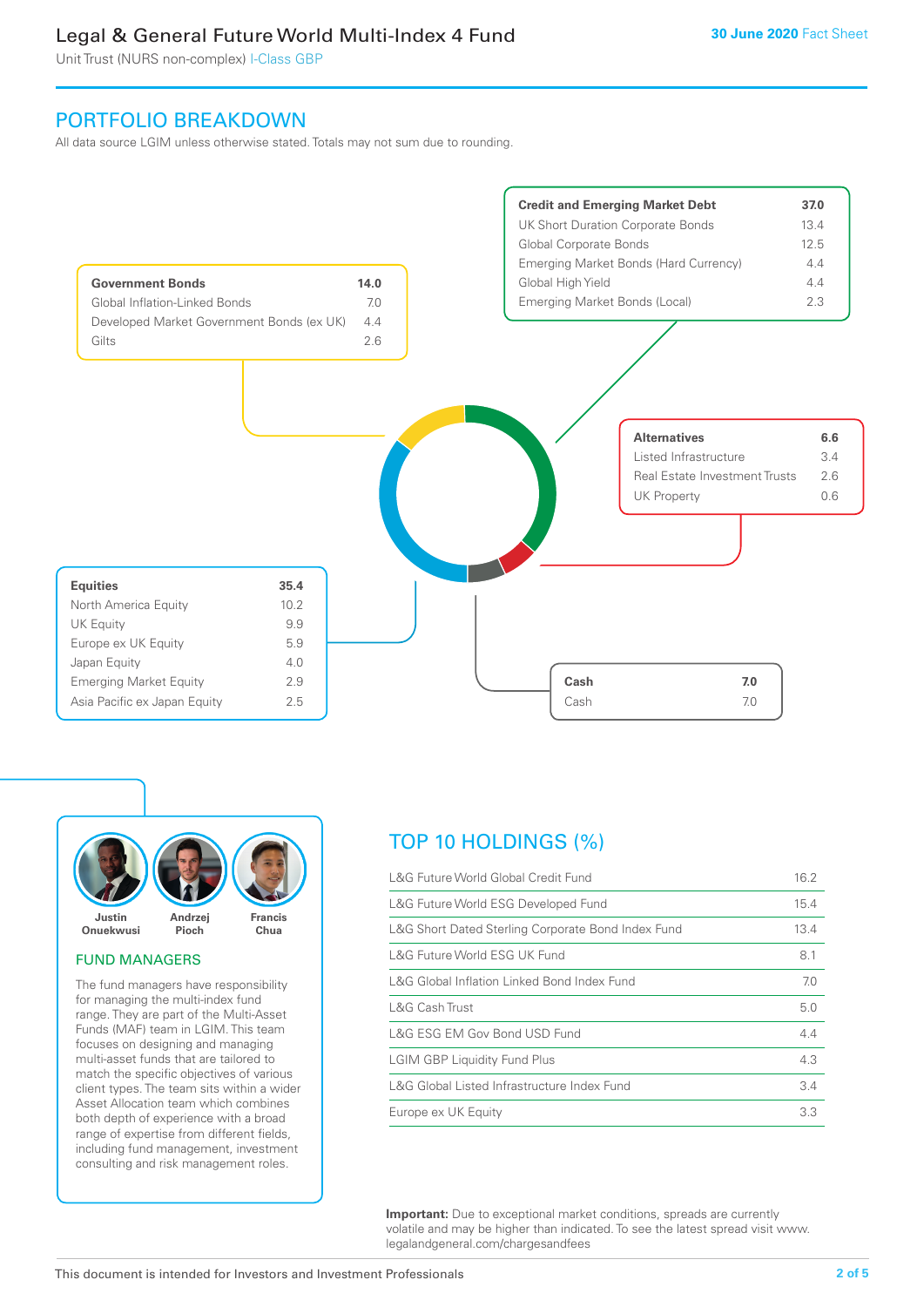# Legal & General Future World Multi-Index 4 Fund

Unit Trust (NURS non-complex) I-Class GBP

**53**

ESG score of comparator

# ESG COMMITMENT

**/100 /100**

From diesel emissions to oil spills, there have been many tangible examples in recent years of how failures in the way companies are run can have a harmful impact on the environment, society and investor returns. We believe responsible investing can mitigate the risk of such outcomes and has the potential to improve returns through the integration of environmental, social and governance (ESG) considerations, active ownership and longterm thematic analysis.

# ESG SCORE

We score companies based on environmental, social and governance factors. The ESG Score is aligned to our engagement and voting activities. As a result, this portfolio has an aggregate ESG Score of **56** versus a mainstream comparator of **53**.

ESG scores and carbon metrics are calculated for the portion of the portfolio that invests in LGIM's Future World funds.



### ENVIRONMENTAL PERFORMANCE

Carbon dioxide (CO2) is the most significant contributor to greenhouse gas emissions which are driving climate change. Compared to the unadjusted comparator, the fund will have a different exposure to current and future sources of carbon dioxide emissions.



**56**

ESG score of fund

**59%** Lower carbon reserves intensity than the unadjusted comparator

൹

**Equivalent to 2,788 barrels of oil**

### CARBON RESERVES

Carbon reserves are fossil fuels (coal, oil and gas) which, if burnt, will become the carbon emissions of the future. To meet global climate change targets, the unabated use of fossil fuels is expected to decline over time.

The figures below are a measure of the size of carbon reserves held by the fund's underlying companies.

**822** Fund **2,007**

**Comparator** 

**Tonnes of CO2 ei per \$1 million of market capitalisation**

The fund has **59%** lower carbon reserves intensityii compared to the unadjusted comparator. The difference in carbon reserves intensity means that for every \$1 million invested in the fund, the exposure to fossil fuels through the underlying companies is reduced by an amount equivalent to **2,788 barrels of oil**<sup>iii</sup>, compared to having invested in the unadjusted comparator.



**43%** Lower carbon emissions intensity than the unadjusted comparator

# CARBON EMISSIONS

Following the global Paris Agreement on climate change, companies in all sectors are expected to reduce their emissions to prepare and adapt for a low-carbon economy.

**89** Fund **156 Comparator** 

**Tonnes of CO2 e per \$1 million of sales**

The fund has **43%** lower carbon emissions intensity compared to the unadjusted comparator. Carbon emissions intensity describes the relationship between the carbon emissions of a company and its salesiv

The difference in carbon emissions intensity means that the fund has selected companies where, for the same level of sales, the associated emissions<sup>v</sup> are lower by 43% compared to the unadjusted comparator<sup>vi</sup>.



For further information please go to www.lgim.com/esginfo Ø

**The comparator for this fund is a bespoke asset-weighted blend\* of Solactive market-capitalisation indices in equities and credit. \*The blend will evolve over time in line with the actual asset allocation of the multi-asset fund.**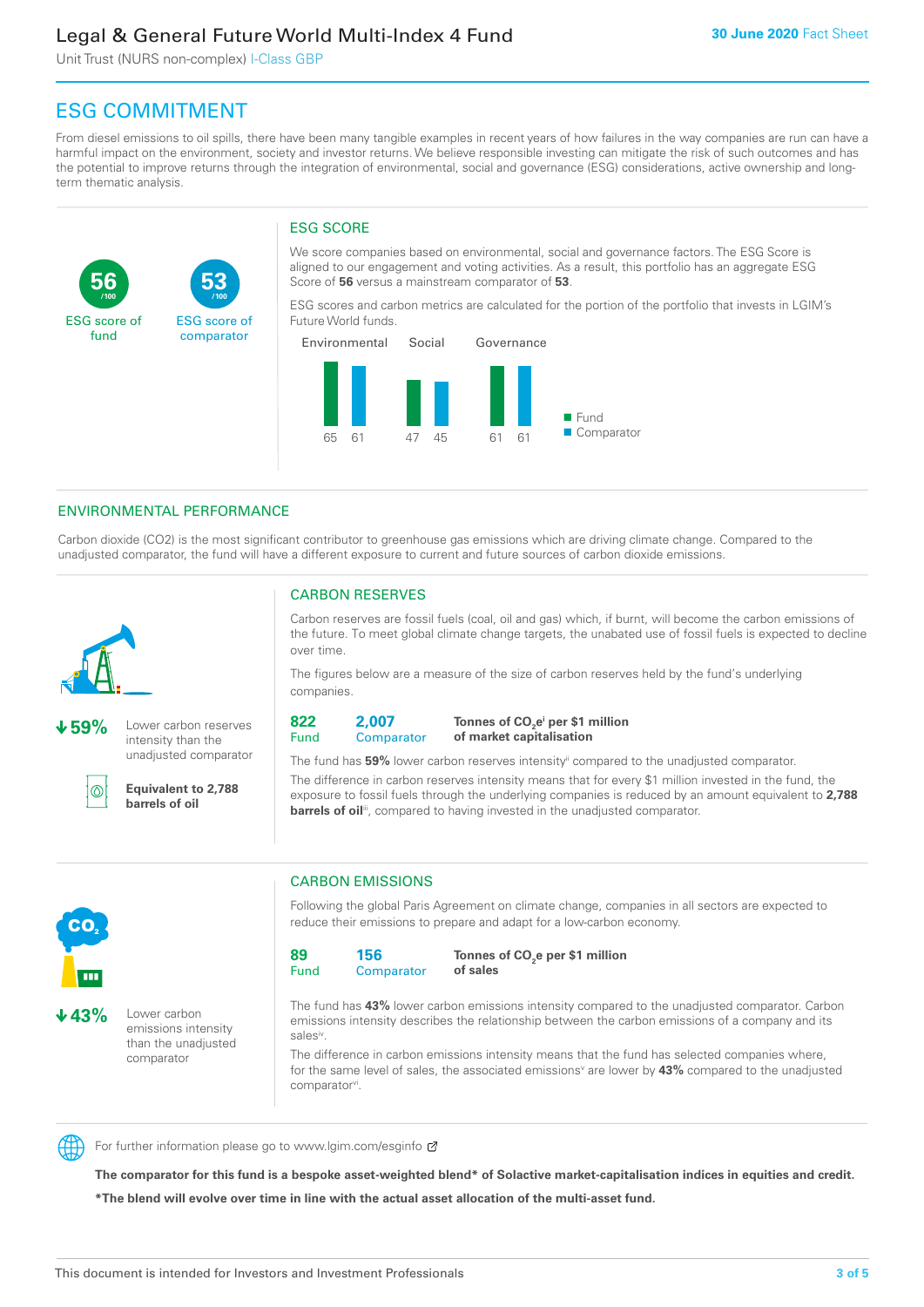# Legal & General Future World Multi-Index 4 Fund

Unit Trust (NURS non-complex) I-Class GBP

#### **NOTES**

 $^\mathrm{i}$  Carbon dioxide equivalent (CO<sub>2</sub>e) is a standard unit to compare the emissions of different greenhouse gases.

<sup>ii</sup> The carbon reserves intensity of a company captures the relationship between the carbon reserves the company owns and its market capitalisation. The carbon reserves intensity of the overall fund reflects the relative weights of the different companies in the fund.

iii We consider one barrel of oil equivalent to 0.425 tonnes of CO<sub>2</sub>e, based on International Energy Agency and Intergovernmental Panel on Climate Change guidelines.

#### iv The choice of this metric follows best practice recommendations from the **Task Force on Climate-related Financial Disclosures**.

v Data on carbon emissions from a company's operations and purchased energy is used.

vi This measure is the result of differences in the weights of companies between the index or the fund and the comparator, and does not depend on the amount invested in the fund. It describes the relative 'carbon efficiency' of different companies in the comparator (i.e. how much carbon was emitted per unit of sales) or in the fund, not the contribution of an individual investor in financing carbon emissions.

We use a proxy comparator to represent a typical comparable universe for this fund.

**HSBC:** Source: HSBC Bank Plc. ("HSBC") – HSBC Climate Solutions Database. All rights in the HSBC Climate Solutions Database and data content therein are vested in HSBC. Neither HSBC, nor its affiliates accept any liability for the accuracy or completeness of the HSBC Climate Solutions Database. No further distribution of HSBC data is permitted without HSBC's express written consent.

**Trucost:** Source: S&P Trucost Limited © Trucost 2019. All rights in the Trucost Data and Reports vest in Trucost and/or its licensors. Neither Trucost, nor its affiliates, nor its licensors accept any liability for any errors, omissions or interruptions in the Trucost Data and/or Reports. No further distribution of the Data and/or Reports is permitted without Trucost's express written consent.

**Sustainalytics:** Part of this publication may contain Sustainalytics proprietary information that may not be reproduced, used, disseminated, modified nor published in any manner without the express written consent of Sustainalytics. Nothing contained in this publication shall be construed as to make a representation or warranty, express or implied, regarding the advisability to invest in or include companies in investable universes and/or portfolios. The information is provided "as is" and, therefore Sustainalytics assumes no responsibility for errors or omissions. Sustainalytics cannot be held liable for damage arising from the use of this publication or information contained herein in any manner whatsoever.

The calculations above rely on third party data provided at a point in time that may not cover the entirety of the fund's investments or the fund's comparator. As a result, what we report may change as third party data changes and may also differ from other third party calculations.

**Refinitiv:** Source: Refinitiv ESG